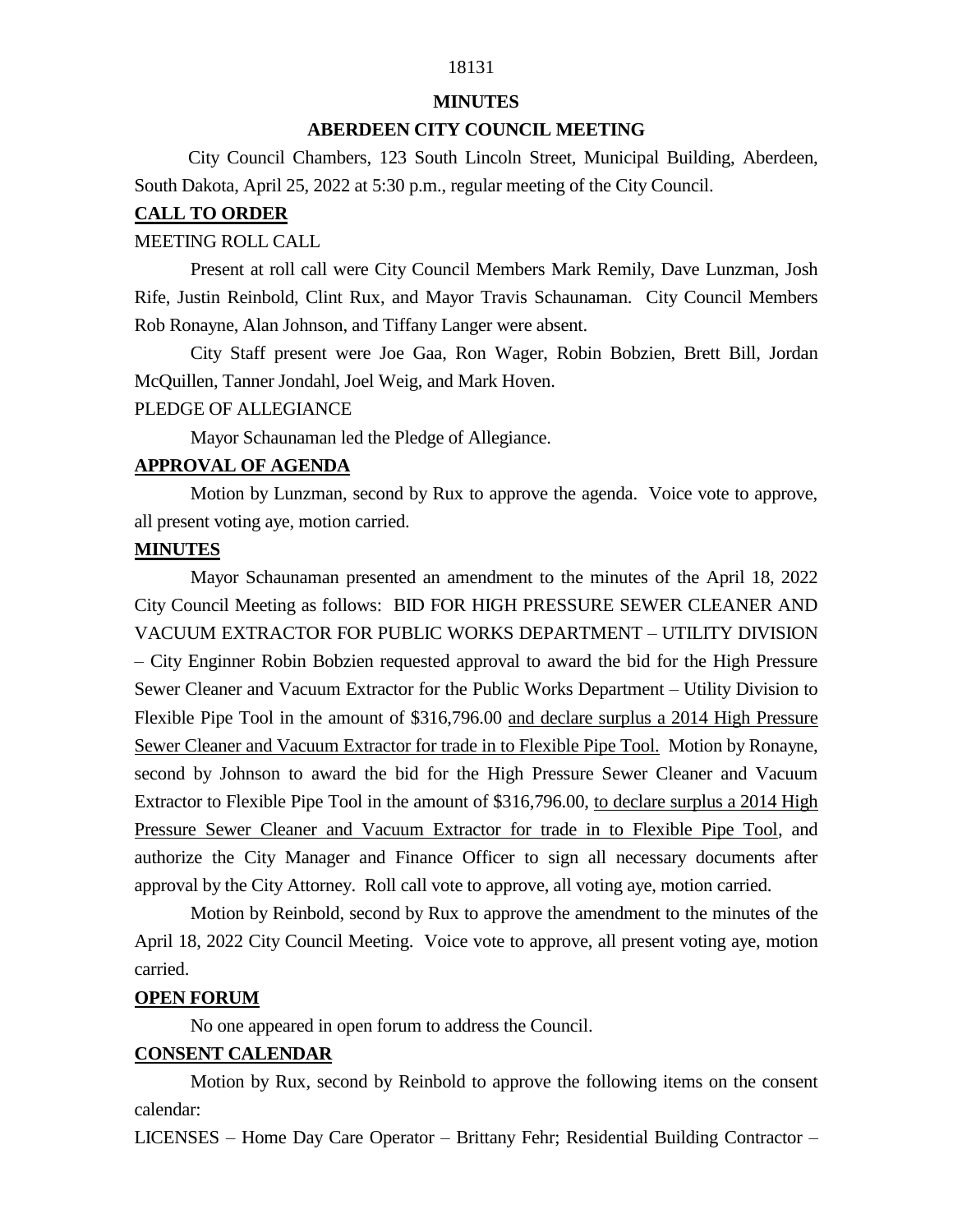Timothy Kleinsasser; Residential Building Contractor – Kevin Boshard

PLATS – 1) Circus Bar First Addition to the City of Aberdeen in the  $SW<sup>1/4</sup>$  of Sec. 13, T123N, R64W of the 5<sup>th</sup> P.M., Brown County, South Dakota (14 and 16 Third Avenue, SE); 2) Seitz Eagle First Addition to the City of Aberdeen in the NW¼ of Sec. 23, T123N, R64W of the 5<sup>th</sup> P.M., Brown County, South Dakota (1401 and 1423 Sixth Avenue, SW)

REQUEST FOR COMMUNITY EVENT PERMIT – for Northern State University's "Wolves Triathlon" on May 1, 2022

REPORTS AND MINUTES FROM CITY BOARDS – Aberdeen Airport Board Meeting Minutes; Aberdeen City Planning Commission Meeting Minutes; Board of Zoning Adjustment Meeting Minutes; K.O. Lee Aberdeen Public Library Board of Trustees Meeting Minutes – receive and place on file

PROCLAMATION – "Arbor Day" on April 29, 2022

Voice vote to approve, all present voting aye, motion carried.

# **OLD BUSINESS**

# ORDINANCE NO. 22-04-06

Motion by Rife, second by Remily to approve second reading and final adoption of Ordinance No. 22-04-06 prohibiting chronic nuisances and criminal activity public nuisances. Roll call vote to approve, all present voting aye, motion carried.

#### ORDINANCE NO. 22-04-07

City Attorney Ron Wager presented Ordinance No. 22-04-07 regarding alcoholic beverages in parks and recreation facilities for second reading and final adoption. Wager explained that the Park Board conducted a work session last week to discuss an alcohol policy and it was determined that the Council should delete references to dog parks in an area where alcohol is prohibited in Sec. 36-62 of the ordinance. Wager asked the Council to approve and amend Sec. 36-62 of the ordinance deleting references to dog parks and to renumber subsections thereafter. Also, Wager informed the Council that the changes would not be a substantial alteration to the substance of the ordinance. Motion by Rux, second by Remily to remove references to dog parks in Sec. 36-62 of the ordinance and approve second reading and final adoption of the amended language in Ordinance No. 22-04-07 as recommended by the City Attorney. Roll call vote to approve, all present voting aye, motion carried.

### **NEW BUSINESS**

### PUBLIC HEARING AND FIRST READING OF ORDINANCE NO. 22-04-01

Mayor Schaunaman opened a hearing on first reading of Ordinance No. 22-04-01 modifying the procedure to amend Chapter 60 – ZONING. City Attorney Ron Wager explained that the proposed ordinance addresses three changes to existing procedures to amend the zoning regulations of the City Code to comply with changes to state law: 1) the three-week publication notice requirement at Sec. 60-286(b) is not required at SDCL §11-4-4,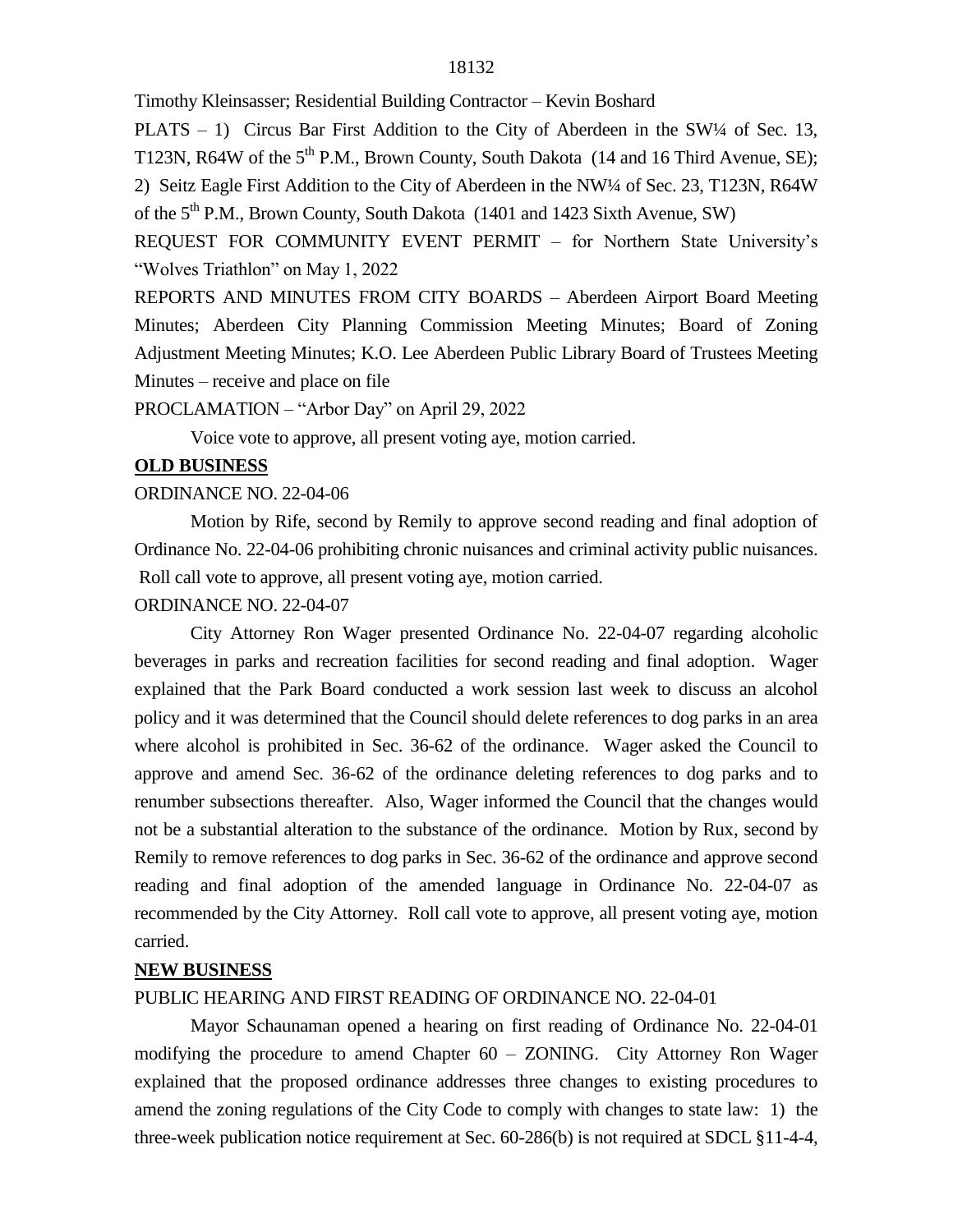only one publication notice requirement; 2) to adjust Sec. 60-287 (Petitions for amendments) to conform with SDCL §11-4-9; and 3) to adjust Sec. 60-288 (Protest) to conform with SDCL §11-4-5. No public comments were received so Mayor Schaunaman closed the hearing. Motion by Reinbold, second by Rux to approve first reading of Ordinance No. 22- 04-01 modifying the procedure to amend Chapter 60 – ZONING of the Aberdeen City Code to comply with South Dakota law. Roll call vote to approve, all present voting aye, motion carried.

### PUBLIC HEARING AND FIRST READING OF ORDINANCE NO. 22-04-02

Mayor Schaunaman opened a hearing on first reading of Ordinance No. 22-04-02 transferring the Planning Commission to Chapter 60 – ZONING. City Attorney Ron Wager asked for approval of the ordinance in an effort to centralize all zoning matters to Chapter 60 – ZONING and to transfer the sections at Chapter 2 – ADMINISTRATION establishing the Planning and Zoning Commission. No public comments were received so Mayor Schaunaman closed the hearing. Motion by Remily, second by Rux to approve first reading of Ordinance No. 22-04-02 transferring and renumbering regulations establishing and governing the Planning and Zoning Commission from Chapter 2 – ADMINISTRATION, to Chapter 60 – ZONING of the Aberdeen City Code. Roll call vote to approve, all present voting aye, motion carried.

#### PUBLIC HEARING AND FIRST READING OF ORDINANCE NO. 22-04-03

Mayor Schaunaman opened a hearing on the first reading of Ordinance No. 22-04-03 to rezone property described as ADC 2019-1 First Subdivision to the City of Aberdeen in the NE<sup> $1/4$ </sup> of Sec. 16, T123N, R63W of the  $5<sup>th</sup>$  P.M., Brown County, South Dakota (4811) Maloney Avenue, NE) from (I-2) Unrestricted Industrial District to (M) Municipal, State, and County Use District. City Planning/Zoning Director Brett Bill said that the City of Aberdeen is requesting to rezone the property to comply with its current use as a city owned drainage lot. No public comments were received so Mayor Schaunaman closed the hearing. Motion by Rux, second by Rife to approve first reading of Ordinance No. 22-04-03 to rezone the property as requested. Roll call vote to approve, all present voting aye, motion carried. PUBLIC HEARING AND FIRST READING OF ORDINANCE NO. 22-04-04

Mayor Schaunaman opened a hearing on the first reading of Ordinance No. 22-04-04 to rezone property described as Wetland Lot A and Wetland Lot B, Aberdeen Industrial Park East Addition to Aberdeen, in the NE<sup> $1/4$ </sup> of Sec. 16, T123N, R63W of the  $5<sup>th</sup>$  P.M., Brown County, South Dakota (4705 and 4710 Capital Avenue, NE) from (I-2) Unrestricted Industrial District to (M) Municipal, State, and County Use District. City Planning/Zoning Director Brett Bill said that the City of Aberdeen is requesting to rezone the property to bring two separate lots into compliance with their current use as city owned drainage lots. No public comments were received so Mayor Schaunaman closed the hearing. Motion by Lunzman, second by Rux to approve first reading of Ordinance No. 22-04-04 to rezone the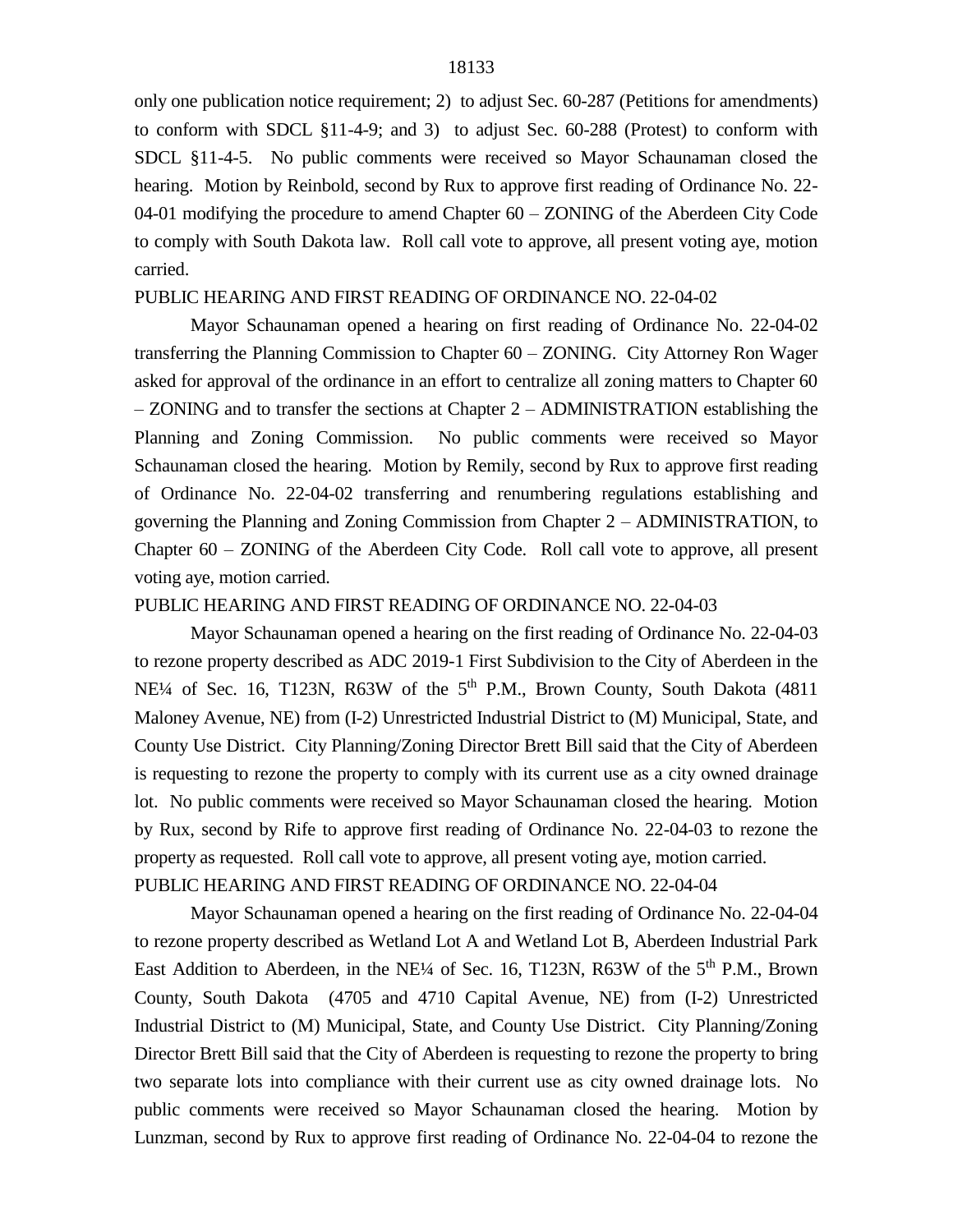property as requested. Roll call vote to approve, all present voting aye, motion carried. PUBLIC HEARING AND FIRST READING OF ORDINANCE NO. 22-04-05

Mayor Schaunaman opened a hearing on first reading of Ordinance No. 22-04-05 to rezone property described as Lot 1, Safeguard/ADC Subdivision in Aberdeen in the NE¼ of Sec. 17, T123N, R63W of the  $5<sup>th</sup>$  P.M., Brown County, South Dakota (2830 Industrial Avenue, NE) from (I-2) Unrestricted Industrial District to (M) Municipal, State, and County Use District. City Planning/Zoning Director Brett Bill said that the City of Aberdeen is requesting to rezone the property to bring it into a district that will allow for a variety of municipal uses without exception. No public comments were received so Mayor Schaunaman closed the hearing. Motion by Lunzman, second by Rux to approve first reading of Ordinance No. 22-04-05 to rezone property as requested. Roll call vote to approve, all present voting aye, motion carried.

PUBLIC HEARING AND APPROVAL OF RESOLUTION NO. 22-04-02R FOR ANNEXATION OF PROPERTY INTO THE CITY LIMITS

Mayor Schaunaman opened a hearing on a proposed Resolution No. 22-04-02R for annexation of certain property into the city limits commencing at the SE property corner of Lot 2, Prairie's Edge Seventh Addition, the point of beginning, thence S. 43 degrees, 46 feet, 19 inches E., a distance of 178 feet; thence S. 89 degrees, 20 feet, 41 inches W., a distance of 243.84 feet; thence N. 42 degrees, 34 feet, 59 inches E., a distance of 178.35 feet, back to the point of beginning, containing 0.36 acres more or less (East of 2618 Water View Drive) for Rivett Family Trust. City Planning/Zoning Director Brett Bill said that the intention of the annexation is to transfer ownership of the property and plat it into the existing lot at 2618 Water View Drive. No public comments were received so Mayor Schaunaman closed the hearing. Motion by Rux, second by Lunzman to approve Resolution No. 22-04-02R for annexation of the described property into the city limits of Aberdeen. Roll call vote to approve, all present voting aye, number of ayes 6, number of nays 0, members abstaining 0, motion carried.

PRESENTATION OF QUARTERLY REPORT FOR ABERDEEN DOWNTOWN ASSOCIATION

Shelley Westra-Heier, Executive Director of the Aberdeen Downtown Association, presented the quarterly activities report for the Aberdeen Downtown Association.

# **REVIEW AND APPROVAL OF CLAIMS AND PAYROLL**

Motion by Rux, second by Rife to approve payment of the bills listed for April 25, 2022 and payroll for the period from April 10, 2022 through April 23, 2022.

Bills having been audited by the Finance Officer and fully itemized and authorize the Mayor or City Manager to sign, and the Finance Officer to countersign, all warrants for payment of the following approved bills: Ken Dohn 37.70; Healthcare Plus Credit 21.46; Alina Becker 27.27; RSR, LLC 116.30; Tiffany Ewing 20.00; Northwestern Energy 150,000.00; Northern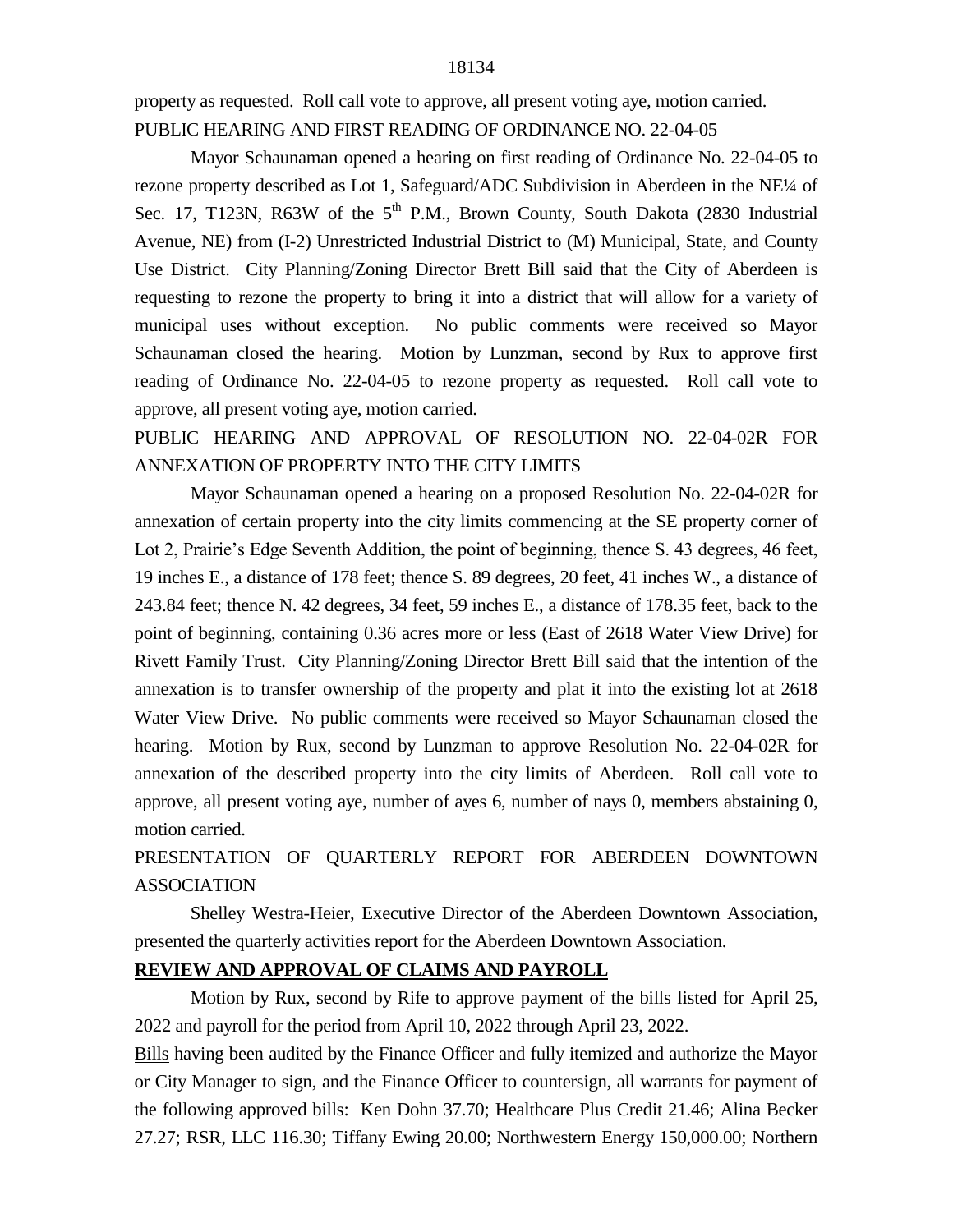Electric 7,000.00; Aberdeen Development Corp. 15,000.00; Best Western Ramkota 384.00; MARCO Technologies 97.92; RDO Equipment Co. 890.90; Brown County Landfill 17,786.66; IDEXX Distribution Inc. 1,093.89; Aberdeen News 3,622.12; Hawkins Inc. 6,480.00; Cole Papers Inc. 763.59; Graham Tire Co. 16.20; Direct Automation LLC 1,636.53; Auto Value Parts/Hedahls 5,059.86; Nelson Sales & Service LLC 559.99; Kesslers Inc. 68.54; Lawson Products Inc. 468.75; Michael Todd & Co. Inc. 7,484.24; Pantorium 16.59; Dakota Supply Group 856.26; Graymont LLC 8,784.70; Midstates Group 45.00; SHARE Corp. 3,247.80; Crawford Trucks & Equipment 35,739.99; Western Area Power Adm. 4,884.94; Diesel Machinery Inc. 310.73; Fastenal Company 190.68; McDonalds 700.00; Olson's Pest Technicians 400.00; Dependable Sanitation 237.00; Tanner Jondahl 117.01; Titan Access Productivity 339.94; Automationdirect.com Inc. 395.25; NVC 351.00; Ken's Superfair Foods 129.52; Menards Inc. 1,393.33; American Ramp Company 2,621.98; Aqua Pure Inc. 8,088.64; Dakota Fluid Power Inc. 209.55; EZ-Liner 1,436.04; Killoran Trucking & Brokerage 7,686.35; ATCO International 651.00; Matheson Tri-Gas Inc. 137.45; POMP's Tire Service 63.95; Lou's Gloves Inc. 664.00; Advance Auto Parts 57.12; Jordan Brooks 101.00; Gregory Brooks 127.00; Vollan Oil Co. 13,925.80; Midcontinent Communications 115.42; ARAMARK Uniform Service 240.75; Butler Machinery Co. 17.77; Michael Thomle 112.00; Geffdog Designs 2,016.38; Crescent Electric Supply 78.42; J Gross Equipment 273.19; Linde Gas & Equipment Inc. 8,178.82; G & R Controls Inc. 2,750.00; Guardian Life Ins. Co. 935.94; United Parcel Service 62.19; NAPA Central 115.30; Midland Scientific Inc. 856.86; ISI, LLC 1,792.80; James Valley Coop Tele Co. 41.94; Northern Plains Psych 120.00; MAC Tools/D & D Distributing LLC 45.00; Office Depot 218.49; Autozone 17.81; Runnings Supply Inc. 585.32; Interstate Battery 23.95; MES Companies 2,518.00; Gary's Engine & Repair Inc. 126.27; Frontier Precision Inc. 1,756.00.

Payroll for the period from April 10, 2022 through April 23, 2022 and city share of social security, old age & survivor's insurance, retirement, health and life insurance: EFTPS 152,032.08; SD Retirement 85,062.56; Governing Body 3,351.93; City Manager 8,345.64; City Attorney 7,348.80; Finance 11,321.08; HR 8,080.60, Building 1,887.37; Computer 5,094.86; Planning/Zoning 16,499.35; Engineering 14,913.36; Police 144,251.52, Dylan Thiel 25.18 hr, Fire 121,488.90, Brooks Gilbert 16.30 hr; Housing/Building 7,233.75; Street 37,815.62, Traffic 5,917.60; Solid Waste 25,893.97; Transportation/Ride Line 19,492.72; Library 38,015.38, Ranata Brunson 11.00 hr; Parks, Rec & Forestry 97,447.98, Sydney Kamin 11.25 hr, Jayden Mielke 11.25 hr, Alana Moeller 11.00 hr, Madison Weig 11.25 hr; Airport 16,941.85; Pipe 28,490.77; Water Treatment 21,159.49; Meter 1,780.80; Water Reclamation 22,369.84; Pump 8,474.00. Roll call vote to approve, all present voting aye, motion carried.

### **CITY MANAGER'S REPORT**

City Manager Joe Gaa spoke about the Fire Department's Annual Report, the